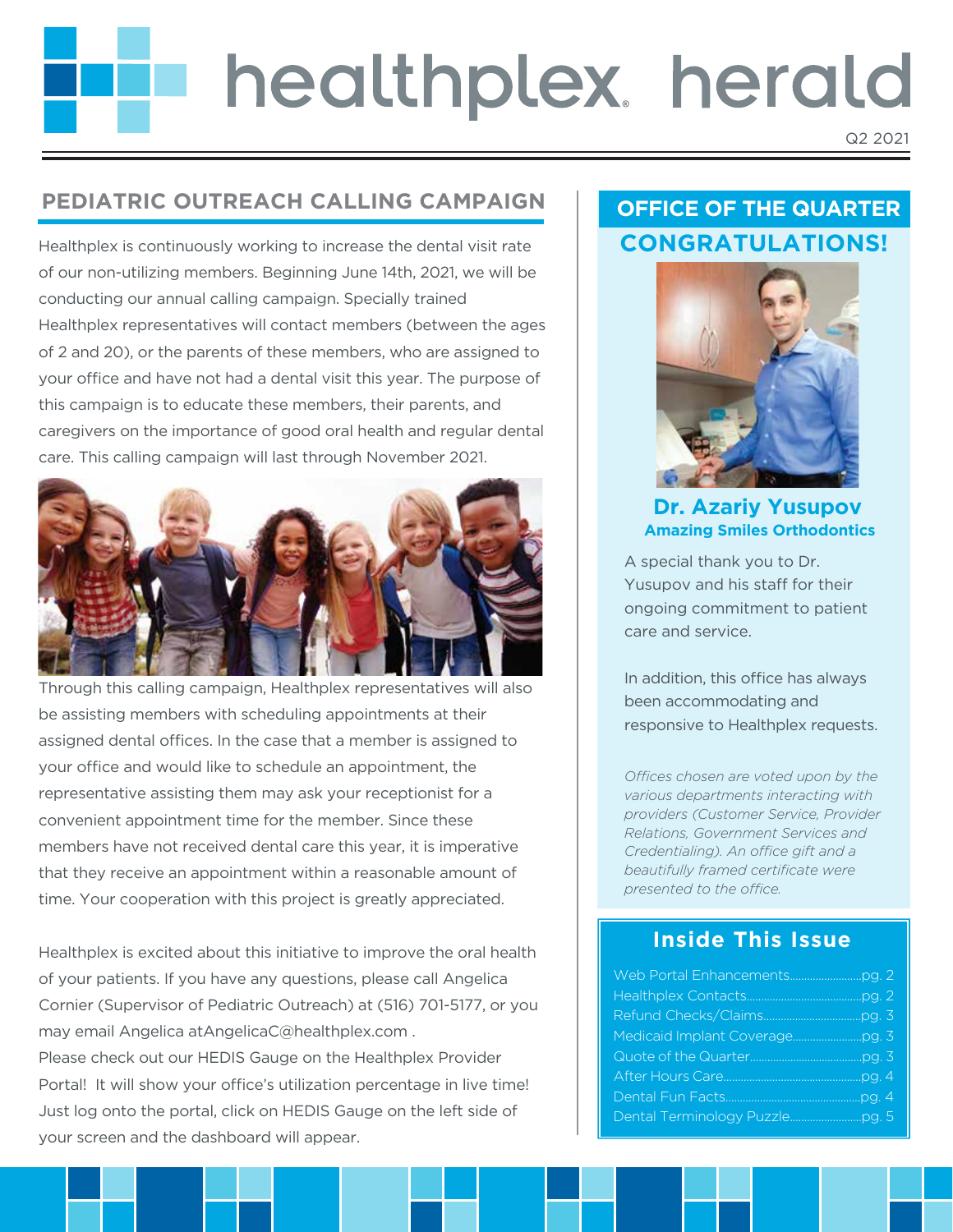# **EXCITING ENHANCEMENTS COMING TO OUR WEB PORTAL**

#### Orthodontic Interceptive Treatment Form

We are excited to announce that you will be able to find this form on our web portal on or before July 1st, 2021. You do not have to sign in to access this form, just click on "Resources", "Forms", "Provider", "Orthodontic Templates" or you can log in with your username and password and access the form by choosing "Forms" on the left side of the screen.

Please include this form for any necessary orthodontic claims. Healthplex orthodontic clinical reviewers will find this form helpful as less claims will need to be pended for government interceptive.



## **healthplex.com**

# **Fax Numbers**

**Claims........................516-542-2614 Provider Relations.....516-228-9571**



#### ProviderRelations@healthplex.com

This email can be used to contact our Provider Relations Dept., for the following issues:

- 1. Opening or closing your office to new patients
- 2. Fee increase requests
- 3. Adding additional locations, associates
- Terminating from any Healthplex programs 4.
- 5. If you are changing your Tax ID number
- 6. If you are moving or ownership is changing
- 7. Credentialing questions
- 8. Contracting requests
- 9. Plan frequency questions

#### Info@healthplex.com

This email can be used for any member issues. I.e, checking member eligibility, claim issues and patient dismissals

# **Phone Numbers**

#### **Provider Hotline.......888-468-2183**

- *(Options)*
- 1. Eligibility
- 2. Urgent Referrals
- Website Support 3.
- 4. Claims Automated System
- 5. Contracting (Commercial Programs)
- 6. Contracting *(Government Programs)*
- 7. Panel Participation

### **UM Clinical Review....888-468-5182**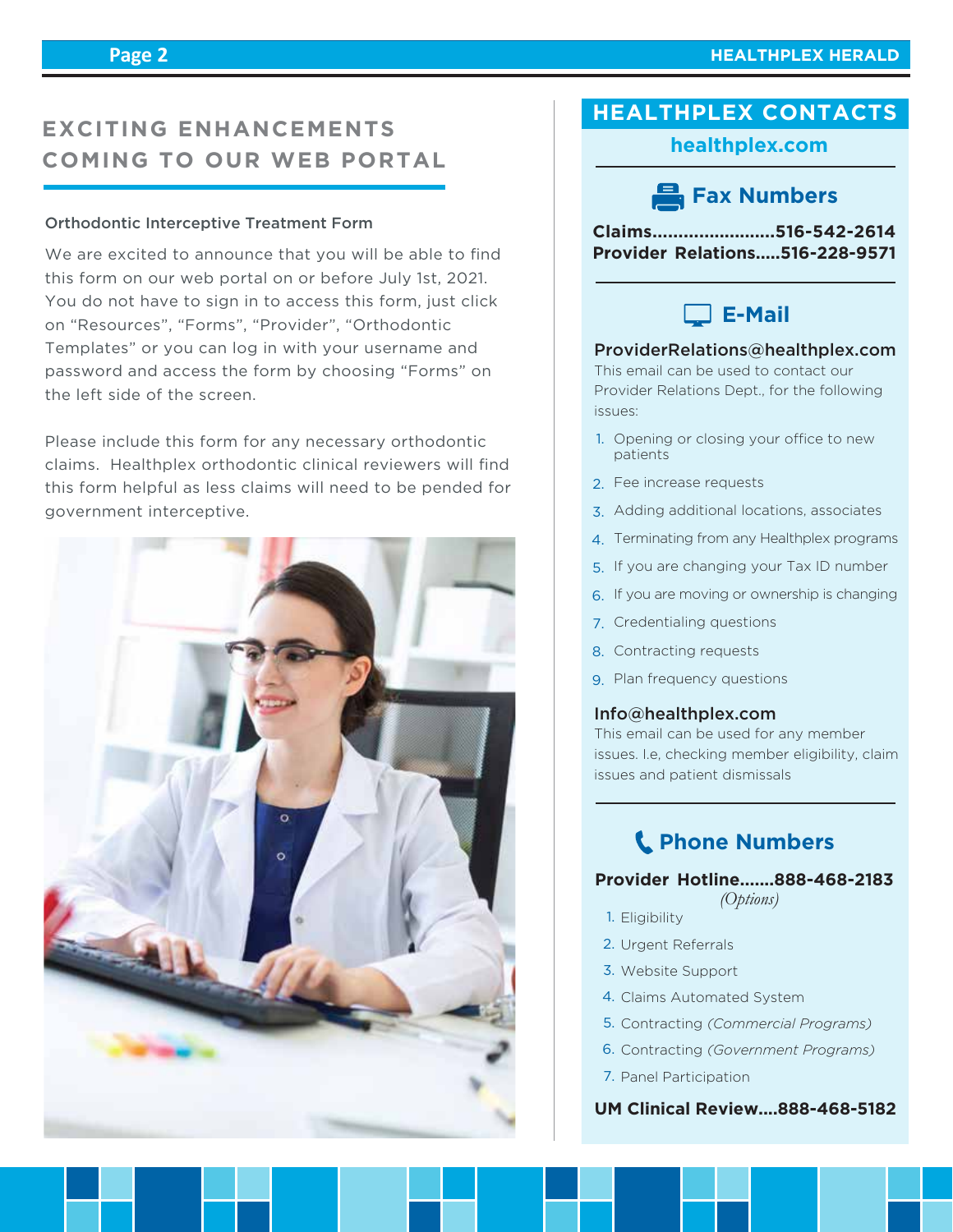# **WHEN IMPLANTS ARE COVERED UNDER MEDICAID GUIDELINES**

- Dental implants and implant related service may be covered by Medicaid when medically necessary and certain criteria are met. All cases will be considered based upon submitted documentation and current standard of care:
	- 1. A letter from the patient's physician explaining how these services will improve the patient's medical condition, with all medication and systemic conditions included.
	- 2. A letter / narrative from the patient's dentist explaining why other dental alternatives will not correct the patient's dental condition and why implants are essential.
	- 3. Pre-treatment charting and treatment plan with number, type and location of implants to be placed.
	- 4. Type of planned restoration(s)
	- 5. Diagnostic radiographs and/or CT scans allowing for the evaluation of the entire dentition.

# **REMITTANCE OF REFUND CHECKS/CLAIMS CORRECTIONS**

- When sending in refunds to Healthplex for corrections, please submit the following:
	- 1. Narrative explaining what needs to be corrected on the claim and why. Please include a corrected claim.
	- 2. Send refund check with the claim number indicated as reference in case the check gets detached.
	- 3. Only send one refund per claim. This way if something is incorrect, it will only hold up the one claim.
	- 4. Please DO NOT send a bulk refund check for multiple claims that were submitted incorrectly. This will delay your refund from being processed.

Please use below address for REMIT/REFUND checks only. Any claims related materials will be returned to sender.

> Healthplex, Inc. P.O. Box 8014 Garden City, NY 11550

## *QUOTE OF THE QUARTER*

*"Develop An 'Attitude Of Gratitude'. Say Thank You To Everyone You Meet For Everything They Do For You."*

 *– Brian Tracy*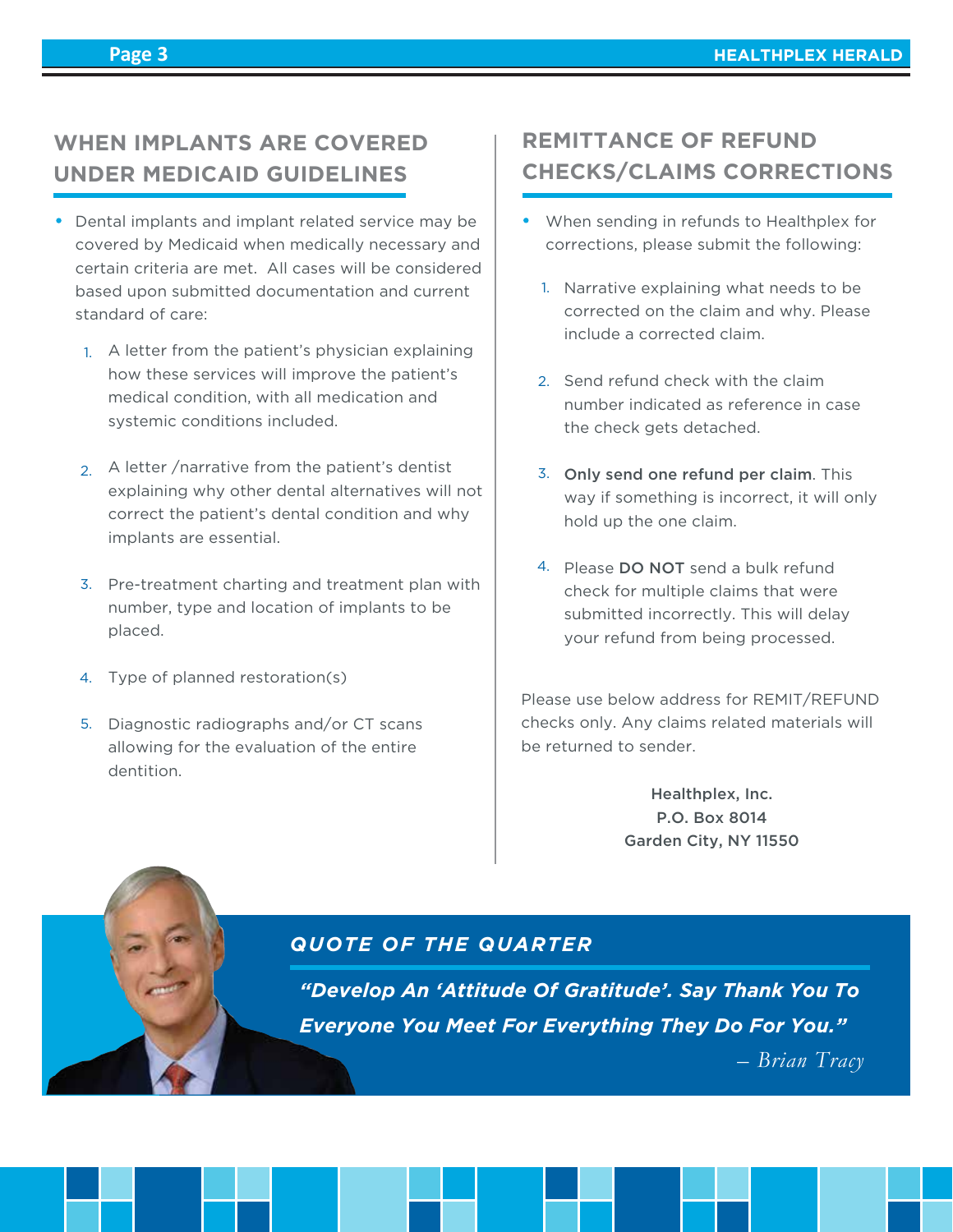# **AFTER-HOURS CARE REQUIREMENT**

Healthplex survey calls are made after normal business hours to verify that providers are either available to take patient calls or have a mechanism in place to direct patients appropriately on how to obtain emergency care 24 hours a day, 7 days a week, as mandated by the NYS Department of Health. This regulatory requirement can be met if the office has one or more of the following options in place:

- 1. A recorded message with an emergency number/in network covering doctor.
- 2. A recorded message informing members to contact Healthplex at 1-800-468-9868.
- 3. An answering service
- 4. Return a message left within 24 hours

# **DENTAL FUN FACTS**

Right-handed people tend to chew food on the right side of their mouth, while left-handed people tend to chew their food on the left side of their mouth.

Like you, tooth prints and fingerprints, your tongue is also unique. No two people share the same tongue print.



A snail's mouth is no larger than the head of a pin, yet it can contain over 25,000 teeth.



In North America, over 3 million miles of dental floss are purchased annually.



Did you know that 59% of people would rather have a dental appointment instead of sitting next to a person that is talking on a cell phone?